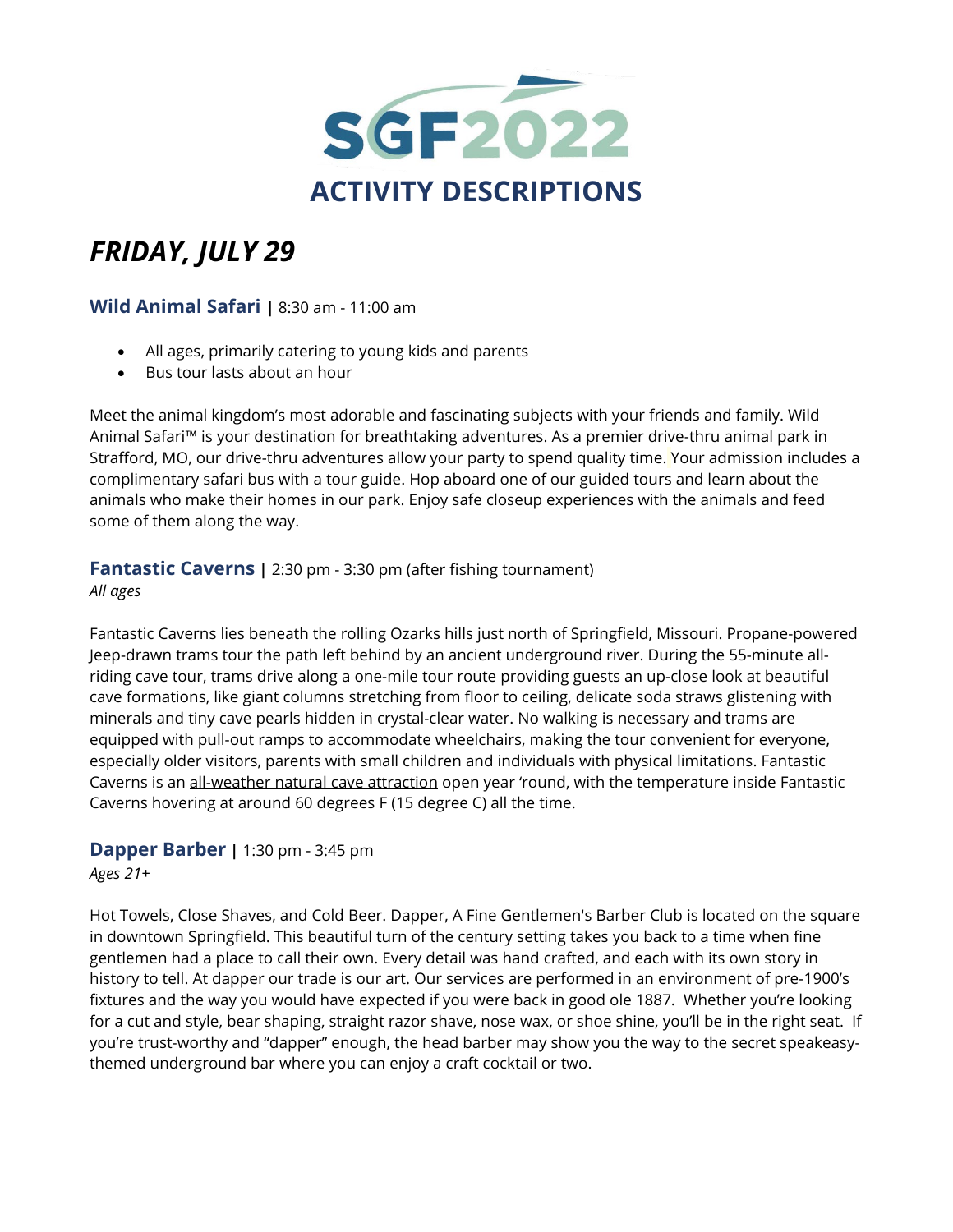## **Mother's Brewery Tour and Downtown Walk/Shop |** 1:30 pm - 3:45 pm

*\*For those not interested in Dapper Barber | Ages 21+*

- Mother's Brewery tour part: 1.5 hrs
- Walking/tasting other local brews: 1.5 hrs

We'll start out at Mother's Brewing Company and take a peek behind the curtain of Springfield's largest craft brewery for a glimpse into the ancient art of brewing. The tour highlights the ingredients and processes behind the dazzling array of styles and flavors of the contemporary American beer scene. Whether you are a craft beer connoisseur or a diehard Bud fan, you're sure to discover a new appreciation for the brewer's art. The tour concludes with a guided tasting to illustrate the transformation from grain to glass. Since we'll be downtown, we'll continue on walking to a couple other downtown breweries (Lost Signal, Springfield Brewing Company, Hold Fast Brewing) and shops while getting to know some of the locals and maybe even meet up with the rest of the afternoon crew as they experience Dapper Barber Shop.

# *SATURDAY, JULY 30*

## **Wood Burning/ Charcuterie |** 8:00 am – 11:00 am

*Ages 13-15 with an adult and ages 16 and older* 

Join Wonders of Wildlife and 417 Charcuterie for a morning of food and fun! This event is the perfect opportunity to enjoy some food, and learn a few new skills. After burning your own wood board, you'll learn how to arrange the perfect charcuterie with an expert-eye guiding your hand. One drink and hors d'oeuvres are included! You will be provided with stain and oil to seal your board allowing you to show off your charcuterie skills during your next family gathering.

#### **WOW Conservation Camp |** 8:00 am – 11:00 am

#### *Ages 5-12 years*

In this camp your kids will get an up close and personal with Wonders of Wildlife's animals while we explore the amazing world of conservation!

Exploring conservation and nature through awesome hands-on activities and experiments.

Campers will encounter live animals, get their hands messy, and have loads of fun!

**Urban Air |** 2:30 pm - 4:30 pm *Ages 5+*

Urban Air is the ultimate indoor adventure park and a destination for family fun. With attractions that cater to any level of adventurer, there's something fun for everyone. At Urban Air, your mini warriors can conquer obstacles, show gravity who's boss, and have a blast.

Park activities include:

Virtual Reality - Sky Rider - Climbing Walls - Ropes Course – ProZone – Wipeout - Battle Beam - Warrior Course - Tubes – Indoor Playground - Basic Trampolines